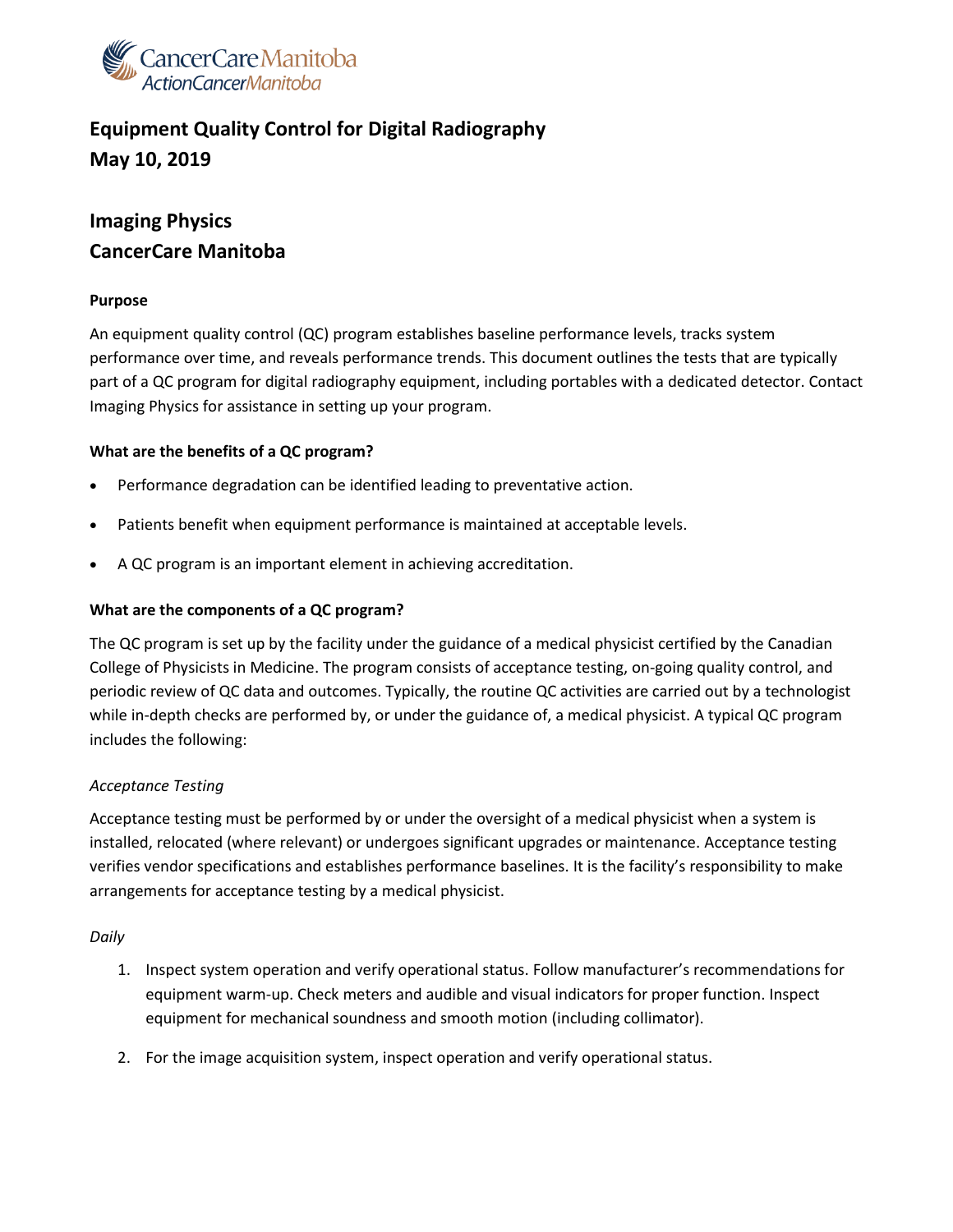

### *Monthly*

- 1. For CR systems, erase all plates in the inventory. Scan a randomly selected unexposed cassette of each size, and check for obvious non-uniformities and artefacts.
- 2. Perform an image quality test with a phantom. An image quality test based on a phantom manufactured by CancerCare Manitoba is described below. If you wish to use a manufacturer's QC test, contact Imaging Physics to confirm that the test is appropriate.
- 3. Perform retake and reject analysis. A reasonable target reject rate for general radiography is 8%, with thresholds for investigation set at 10% and 5%. A low reject rate can mean that recording or analysing rejects is not being done correctly. For paediatrics, the reject rate should be around 5%, with thresholds for investigation at 7% and 3%<sup>1</sup>. If these requirements are not met, causes should be identified and documented, along with any corrective action taken, if applicable. In consultation with medical physics, the target reject rates can be modified to fit clinical practice. For sites that do less than 250 patients per month, the reject analysis can be done quarterly<sup>2</sup>.
- 4. Verify performance of modality displays qualitatively by displaying and evaluating an image of the SMPTE pattern or equivalent. Verify visibility of the 5% contrast patches and the absence of distortions or artefacts. Refer to the modality display QC instructions available on the Imaging Physics website.

## *Quarterly*

- 1. For CR systems, clean all imaging plates if recommended by the manufacturer or deemed necessary in consultation with the physicist.
- 2. .

# *Annually*

 $\overline{a}$ 

- 1. Annual testing by or under the oversight of a medical physicist to evaluate performance against vendor specifications and baseline levels established at acceptance.
- 2. Annual equipment QC review by a medical physicist.

With regard to the suggested test frequencies, daily refers to each day the equipment is used.

 $^1$  Ongoing quality control in digital radiography: Report of AAPM Imaging Physics Committee Task Group 151. American Association of Physicists in Medicine Report No. 151. 2015.

 $^2$  Quality control in diagnostic radiology: Report of Task Group #12 Diagnostic X-ray Imaging Committee. American Association of Physicists in Medicine Report No. 74. 2002.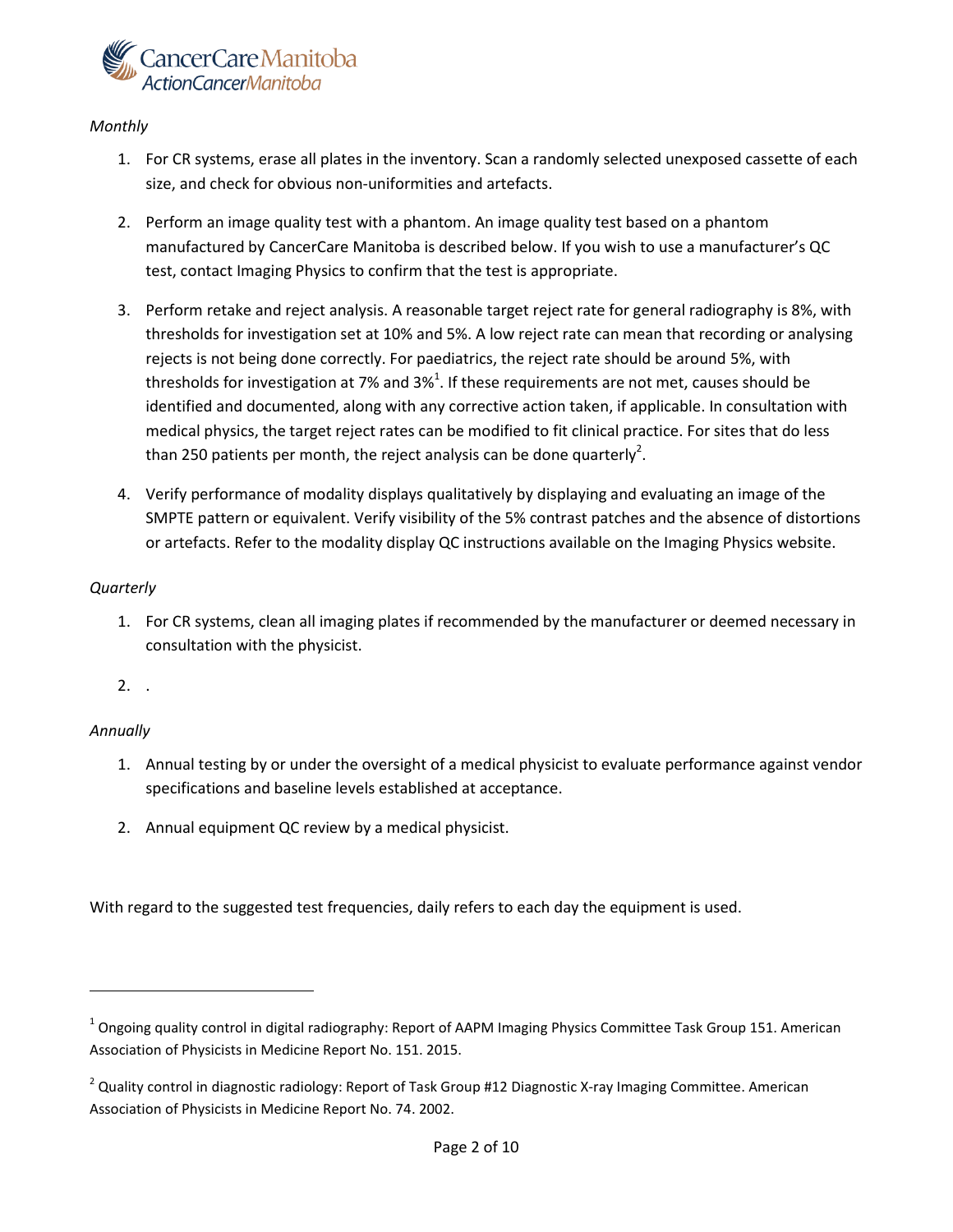

QC data should be recorded in a manner that allows monitoring of trends in performance levels. It is recommended that QC data trends be reviewed at least semi-annually.

Note that manufacturer-supplied QA software that only provides a pass or fail result is not adequate.

#### **Where to go for help?**

Imaging Physics at CancerCare Manitoba provides physics testing for diagnostic imaging systems, and can assist diagnostic imaging departments in setting up QC programs, training staff to perform QC tests, and identifying appropriate QC tools. You can contact Imaging Physics at Imaging. Physics@cancercare.mb.ca or by calling 204-787-4145.

The radiography specialists are Dr. Idris Elbakri (204-787-2856) and Dr. Harry Ingleby (204-787-2126).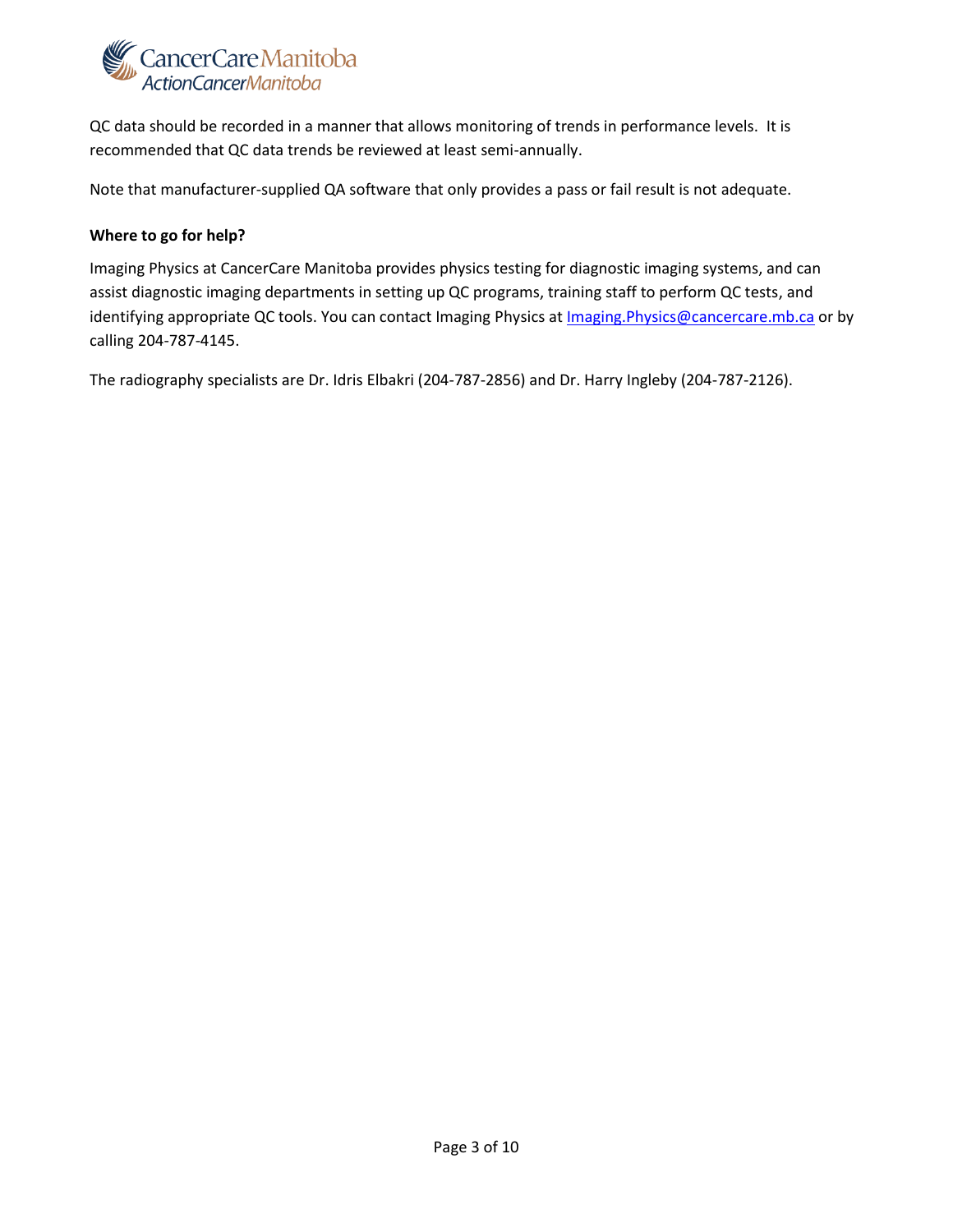

## **CCMB Monthly Image Quality Test**

A phantom consisting of two 10 cm thick blocks of acrylic can be obtained from Medical Physics at cost. One of the blocks has a pattern of low contrast discs as shown in the figure below. This phantom can be used to qualitatively and quantitatively assess image quality.

|  |                                                                                                      | $\circ$ |                       |  |  |
|--|------------------------------------------------------------------------------------------------------|---------|-----------------------|--|--|
|  | $\begin{array}{cccccccccccccc} \triangle & \bigcirc & \circ & \circ & \circ & \circ \end{array}$     |         |                       |  |  |
|  | B O O o .                                                                                            |         |                       |  |  |
|  | $\begin{array}{ccc} \text{C} & \text{O} & \text{O} & \text{o} & \circ \end{array}$                   |         |                       |  |  |
|  | $\begin{array}{ccc} \square & \square & \square & \square & \square & \square & \square \end{array}$ |         |                       |  |  |
|  | $E$ $O$ $O$ $\circ$                                                                                  |         | $\qquad \qquad \circ$ |  |  |
|  |                                                                                                      |         |                       |  |  |
|  |                                                                                                      |         |                       |  |  |



## *Instructions for Phantom Image Acquisition*

Setup a QC patient. It is important to use the naming convention specified by e-Health. This facilitates remote trouble shooting by the medical physicists.

If using CR, erase the CR cassette prior to acquiring the phantom image. Use the same cassette every time.

Stack the two blocks in the centre of the field of view such that the dark spot in the corner of the top block is aligned with the dark spot on the lower block. The block with the discs should be on top with the discs facing the x-ray tube. Collimate the beam to just inside the edges of the phantom.

Acquire an image using a common clinical protocol (abdomen is appropriate) with AEC. Make note of the AEC configuration, filtration, SID and grid status and use identical conditions every time the test is repeated. Record the kVp, mAs, exposure index and system-reported dose.

### *Instructions for Image Scoring*

Inspect the image visually using the modality display. Use the same display every time. It is best if the same person performs the image scoring every time.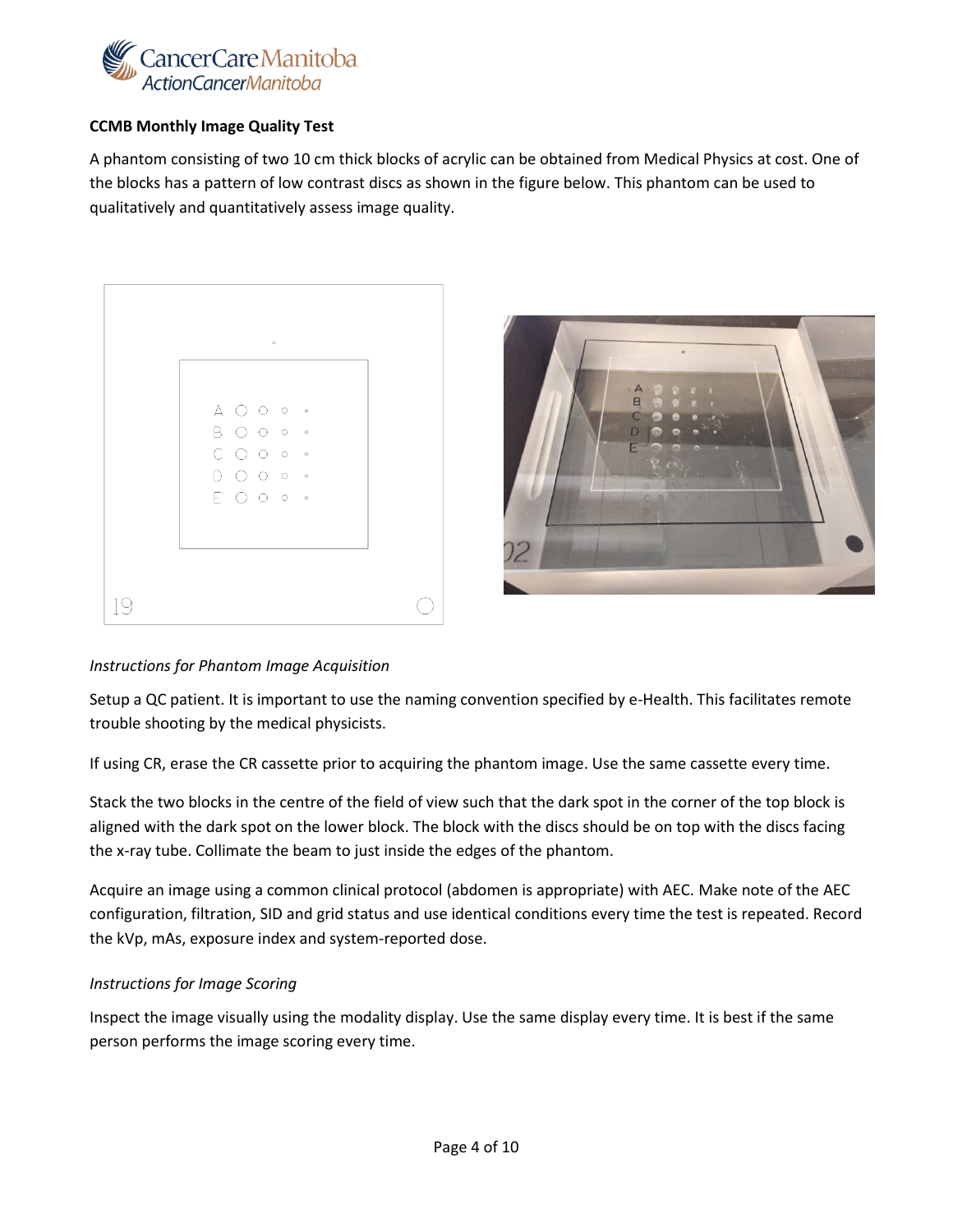

Examine rows A through E. Starting with row A, record the number of rows in which *all* 4 discs are *clearly visible*. A disc is *clearly visible* if its edges are discernible enough to circumscribe its perimeter. Stop scoring when you first encounter a row where less than 4 discs are clearly visible.

Now examine the largest disc in each row. Starting with row A and working towards row E, record the number of large discs that are clearly visible. Stop scoring when you encounter the first large disc that is not clearly visible. The same definition of "clearly visible" applies as before.

The images below give an example of how the images are to be scored.



The image above would be scored as having 3 rows (A, B and C) where all discs are clearly visible. It would have a score of 4 for the number of large discs clearly visible.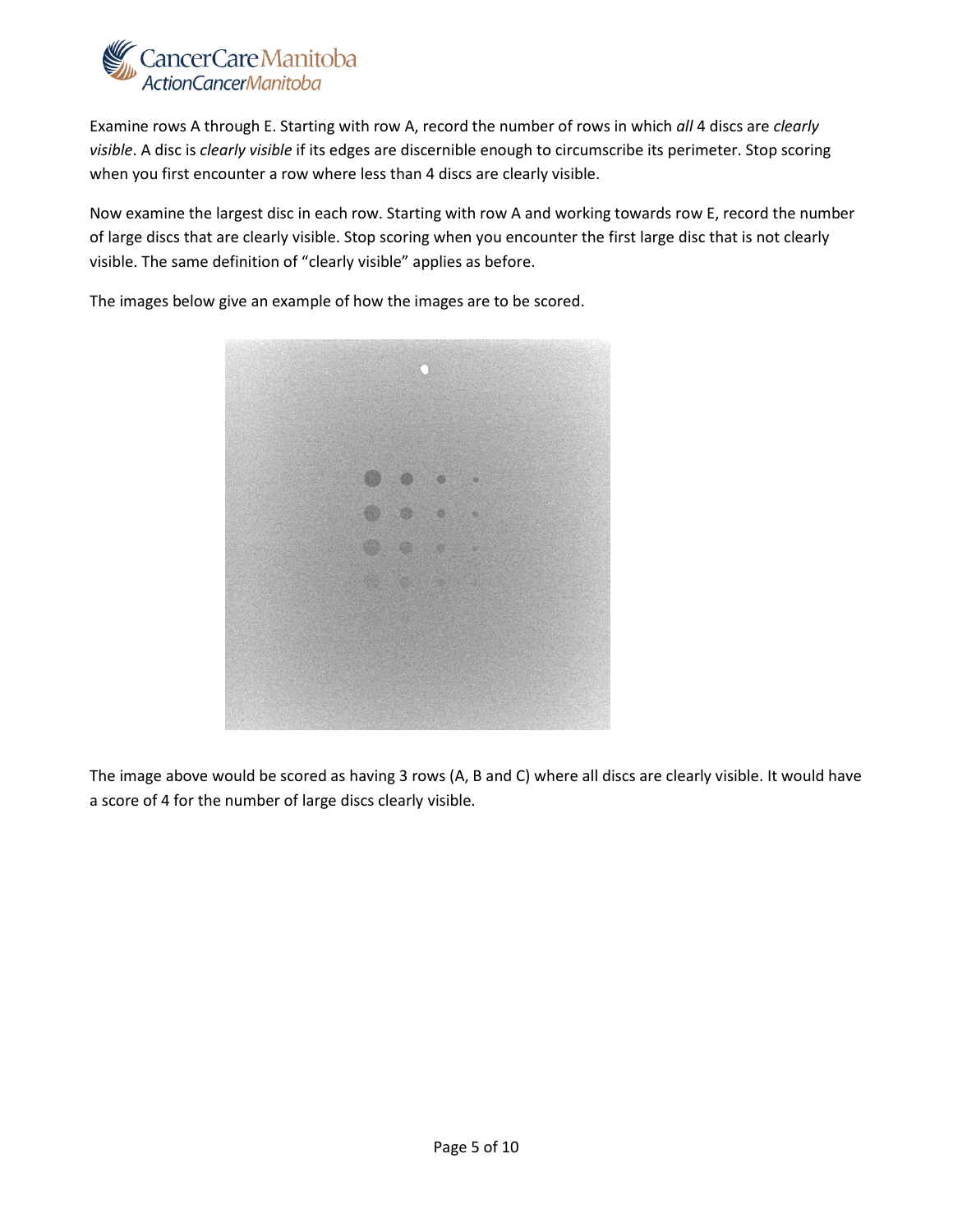



The image above would be scored as having 2 rows (A and B) where all discs are clearly visible. It would have a score of 3 for the number of large discs clearly visible.

The first time this QC test is performed establishes baseline values against which future measurements are compared. The baseline values must be established with the help of imaging physicists.

Use the spreadsheet developed by Imaging Physics to record and track your results.

### *Performance Criteria*

If device performance is stable, it is expected that the exposure parameters set automatically by the system, the dose, and the number of visible discs will not change significantly. The system passes if the exposure index remains within ±15%, the number of rows in which all 4 discs are clearly visible does not decrease and the number of visible large discs does not decrease by more than 1 from baseline values. If the test fails, repeat it. If you still get a failure, contact Imaging Physics.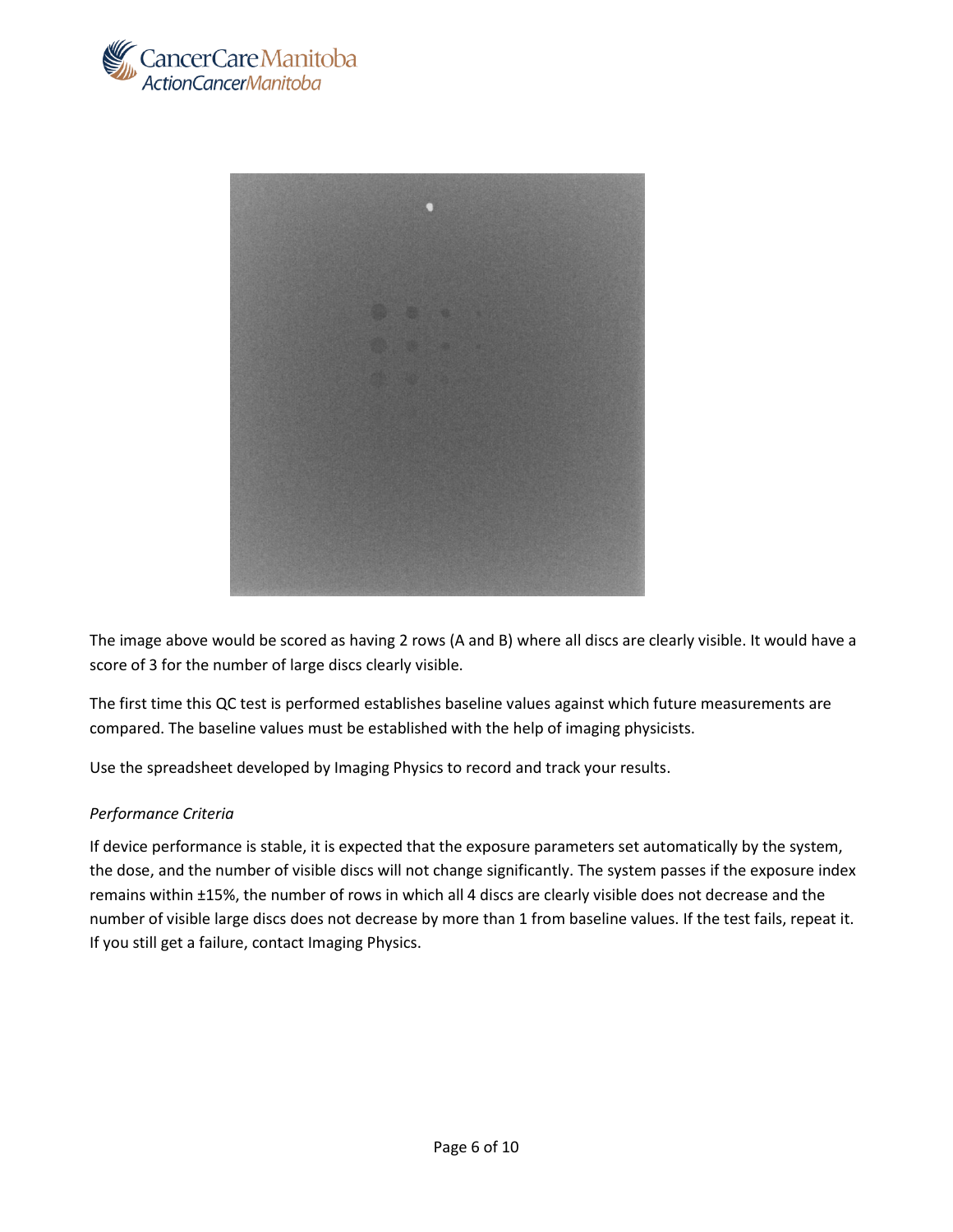

# **Annual Medical Physics Review - Digital Radiography**

*This is a sample form of the annual QC review to be conducted by a medical physicist. This form is required by MANQAP to demonstrate ongoing compliance with the QC requirements.* 

| <b>Facility</b>                         |                                                                                                           | <b>Department</b>                                   |
|-----------------------------------------|-----------------------------------------------------------------------------------------------------------|-----------------------------------------------------|
| System make/model                       |                                                                                                           | <b>System Location</b>                              |
| Date of review                          |                                                                                                           | <b>Contact Person</b>                               |
| <b>Overall QC Program</b><br>Assessment | ACCEPTABLE )<br>() ACCEPTABLE but requires remediation<br>() NOT Acceptable. Immediate action<br>required | Time period of data<br>reviewed (mm/yy to<br>mm/yy) |

| QC Test                                                                    | <b>Status</b> | <b>Comments</b> |
|----------------------------------------------------------------------------|---------------|-----------------|
| Daily Radiography System Inspection                                        |               |                 |
| Daily Image Acquisition System Inspection                                  |               |                 |
| Monthly Erasure of all CR Plates                                           |               |                 |
| Monthly Cassette Artefact Check                                            |               |                 |
| Monthly Image Quality Phantom Test                                         |               |                 |
| Monthly Modality Display Performance Test                                  |               |                 |
| Monthly Retake and Reject Analysis                                         |               |                 |
| Quarterly Cleaning of CR Plates (if recommended by vendor)                 |               |                 |
| Annual Physics Testing (or acceptance if equipment is new or<br>relocated) |               |                 |

**Overall QC Program Assessment:**

**Required Changes:**

Review conducted by

Signature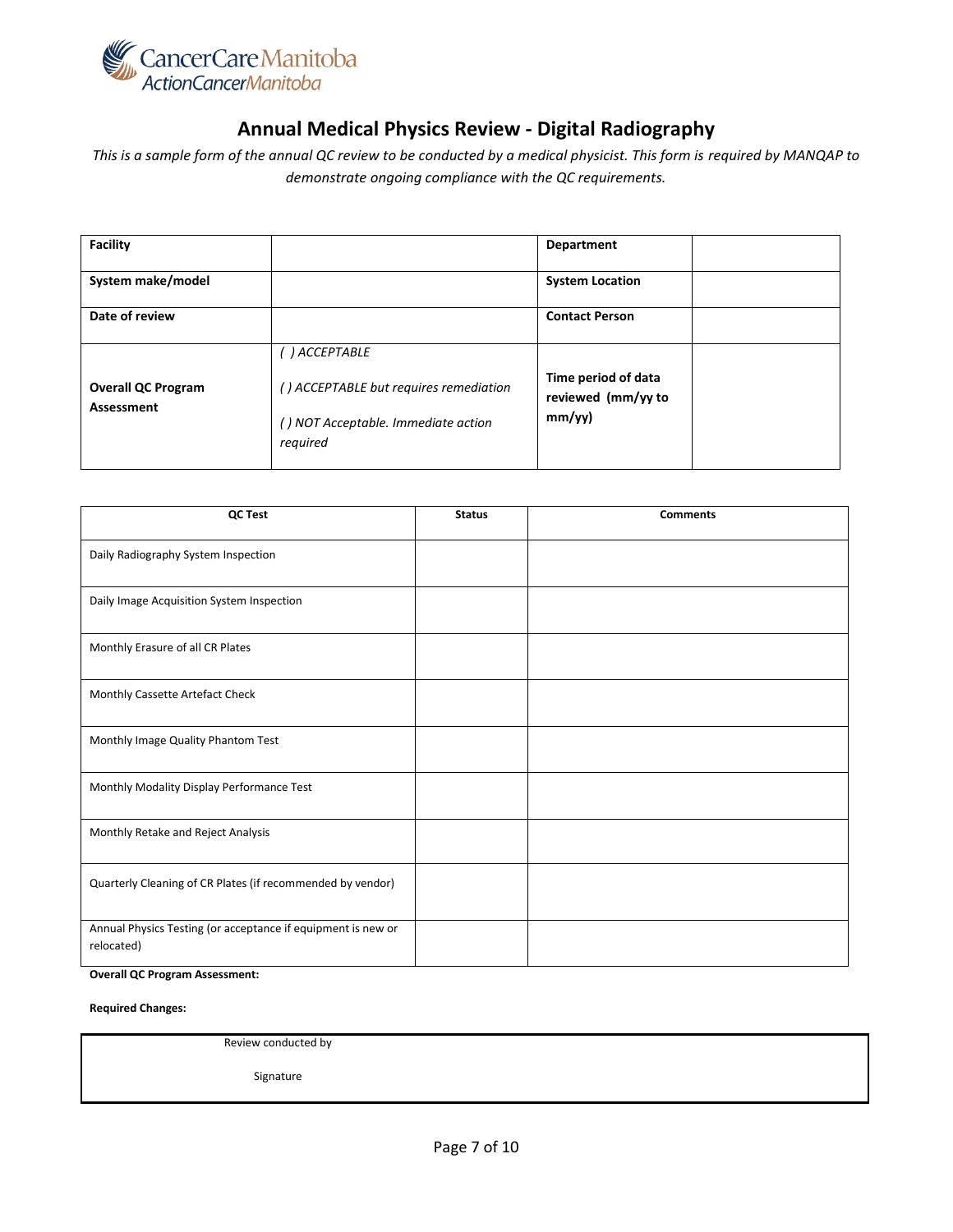

| $\sim$<br>Site | System<br>л.<br>----<br>rapnic | - -- -<br>.<br>→v· |  | ear |
|----------------|--------------------------------|--------------------|--|-----|
|----------------|--------------------------------|--------------------|--|-----|

# Daily Digital Radiography QC Log

| <b>Month</b>                  |  |  |  |  |  |  |  |  |  |  |
|-------------------------------|--|--|--|--|--|--|--|--|--|--|
|                               |  |  |  |  |  |  |  |  |  |  |
| Day                           |  |  |  |  |  |  |  |  |  |  |
| Radiographic equipment        |  |  |  |  |  |  |  |  |  |  |
| inspection                    |  |  |  |  |  |  |  |  |  |  |
| Acquisition device inspection |  |  |  |  |  |  |  |  |  |  |
| <b>Month</b>                  |  |  |  |  |  |  |  |  |  |  |
| Day                           |  |  |  |  |  |  |  |  |  |  |
| Radiographic equipment        |  |  |  |  |  |  |  |  |  |  |
| inspection                    |  |  |  |  |  |  |  |  |  |  |
| Acquisition device inspection |  |  |  |  |  |  |  |  |  |  |
| Month                         |  |  |  |  |  |  |  |  |  |  |
| Day                           |  |  |  |  |  |  |  |  |  |  |
| Radiographic equipment        |  |  |  |  |  |  |  |  |  |  |
| inspection                    |  |  |  |  |  |  |  |  |  |  |
| Acquisition device inspection |  |  |  |  |  |  |  |  |  |  |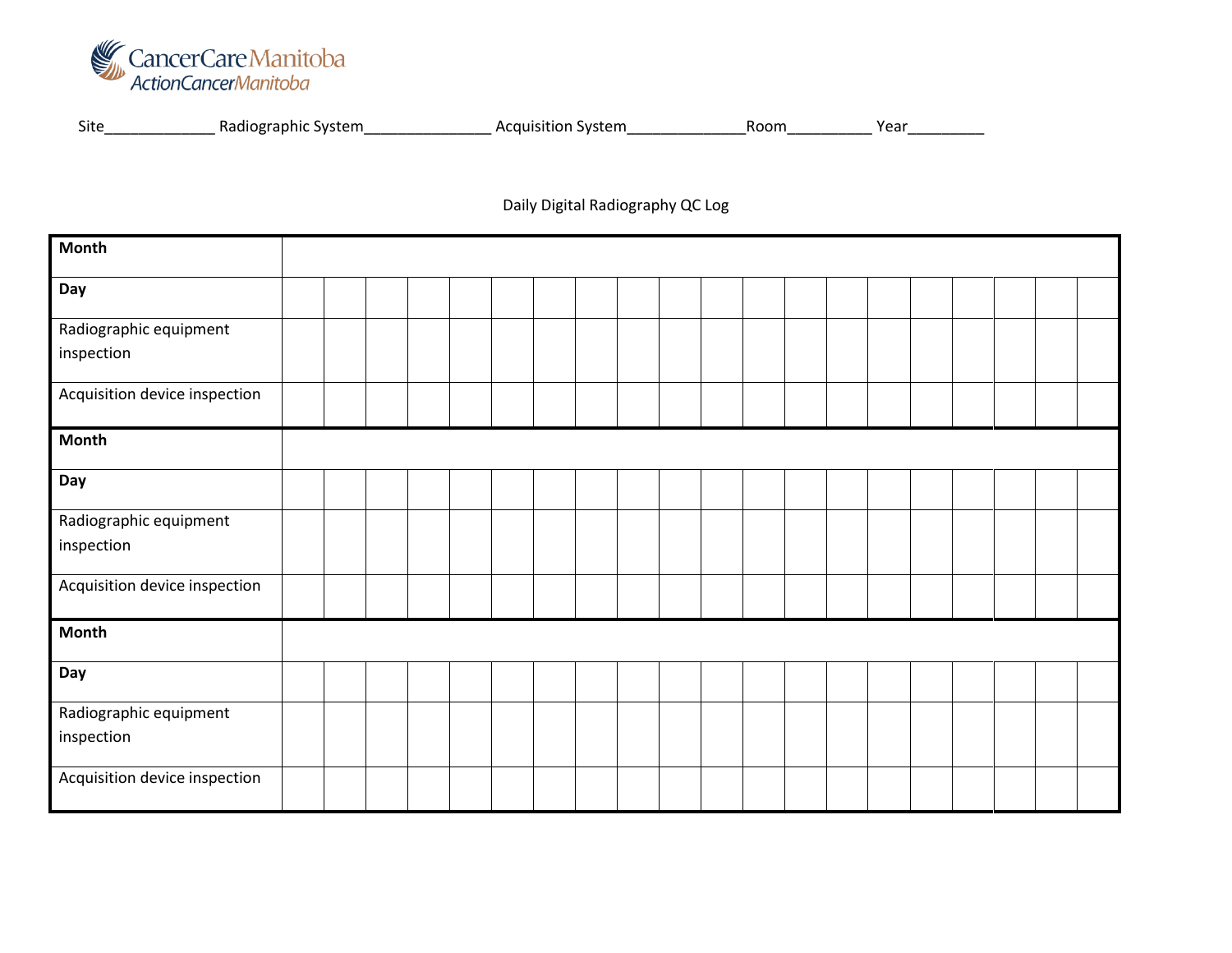

| Site | svstem<br>rannic.<br>na.<br>3071 | svsteni<br>`‼SI⊾<br>חחו־ | --<br>nnr |
|------|----------------------------------|--------------------------|-----------|
|      |                                  |                          |           |

Digital Radiography Monthly QC Log

| Year                          |  |  |  |  |  |  |
|-------------------------------|--|--|--|--|--|--|
| <b>Month</b>                  |  |  |  |  |  |  |
| CR erasure and spot<br>checks |  |  |  |  |  |  |
| Image quality<br>phantom test |  |  |  |  |  |  |
| Modality display<br>check     |  |  |  |  |  |  |
| Retake/reject<br>analysis     |  |  |  |  |  |  |